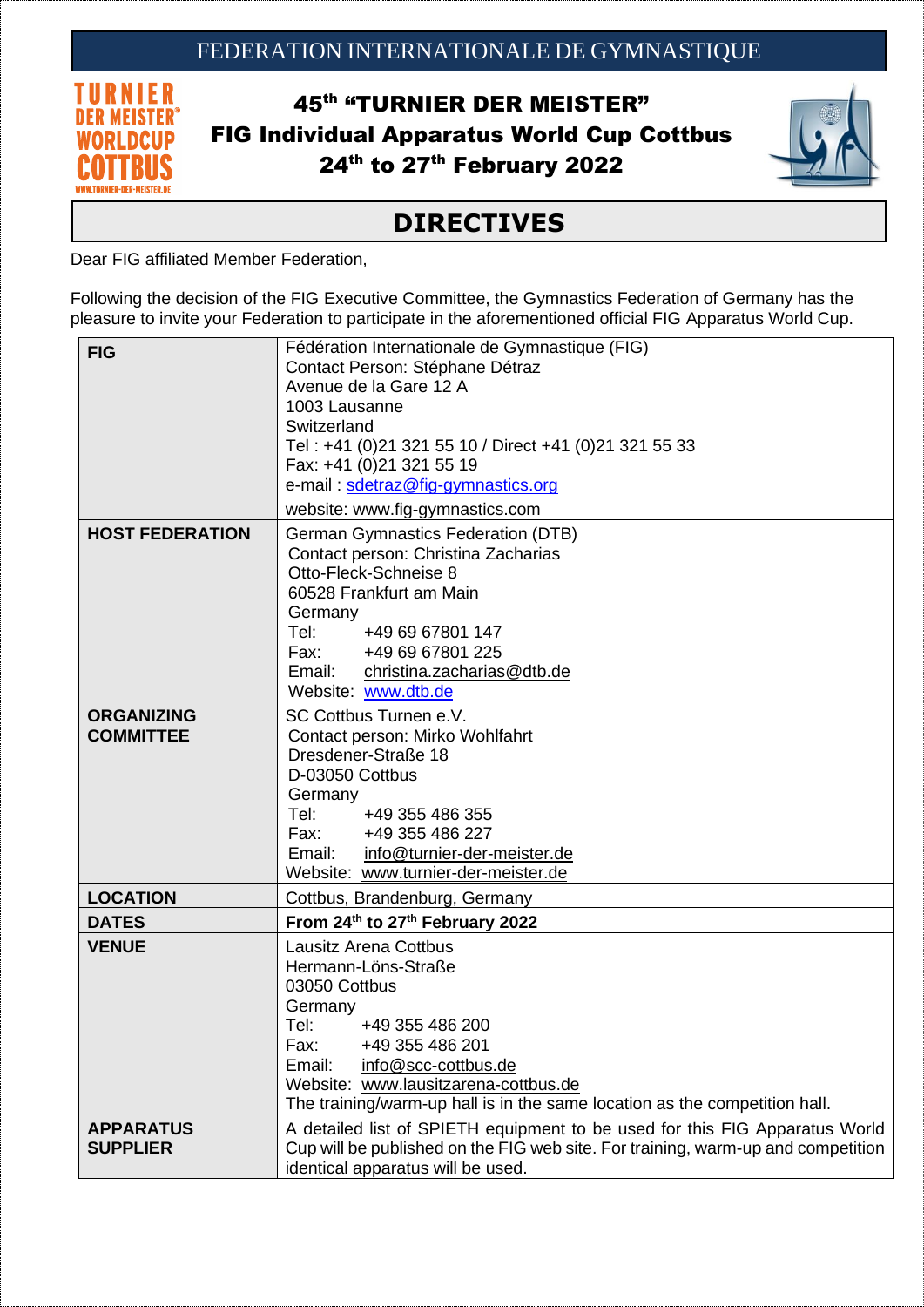| <b>RULES AND</b><br><b>REGULATIONS</b>         | The competition will be organized under the following FIG rules, as valid in the<br>year of the competition, except for any deviation mentioned in the Rules for<br>FIG Apparatus World Cup Series in Artistic Gymnastics:<br><b>Statutes</b><br>$\bullet$<br>Code of Ethics<br>٠<br>Code of Conduct<br><b>Technical Regulations</b><br><b>License Rules</b><br>$\bullet$<br>Code of Points, relevant Newsletters, and Helpdesk<br>$\bullet$<br><b>General Judges' Rules</b><br>$\bullet$<br>Specific Judges' Rules for Artistic Gymnastics<br>$\bullet$<br>Medical Organization of FIG Competitions and Events<br>$\bullet$<br><b>Anti-Doping Rules</b><br>$\bullet$<br>FIG Framework for Safeguarding Athletes and other Participants from<br>$\bullet$<br>Harassment and abuse in Sport during Events<br><b>Media Rules</b><br>٠<br><b>Apparatus Norms</b><br>٠<br><b>Rules for Advertising and Publicity</b><br>$\bullet$<br><b>Accreditation Rules</b><br>$\bullet$<br><b>Rules for Awards Ceremonies</b><br>and subsequent decisions of the FIG Executive Committee<br>Federations which have not fulfilled their financial obligations towards the FIG<br>(e.g. annual membership fees, unpaid invoices, etc.) or the LOC may not be<br>allowed to participate in this Apparatus World Cup.<br>Federations which have not fulfilled their financial obligations towards the Local<br>Organizing Committee by the given deadline in these Directives may still have<br>the possibility to participate, but the LOC will not guarantee the hotel booking,<br>meals and local transportation. |                |                |                |  |
|------------------------------------------------|---------------------------------------------------------------------------------------------------------------------------------------------------------------------------------------------------------------------------------------------------------------------------------------------------------------------------------------------------------------------------------------------------------------------------------------------------------------------------------------------------------------------------------------------------------------------------------------------------------------------------------------------------------------------------------------------------------------------------------------------------------------------------------------------------------------------------------------------------------------------------------------------------------------------------------------------------------------------------------------------------------------------------------------------------------------------------------------------------------------------------------------------------------------------------------------------------------------------------------------------------------------------------------------------------------------------------------------------------------------------------------------------------------------------------------------------------------------------------------------------------------------------------------------------------------------------------------------------------|----------------|----------------|----------------|--|
| <b>PARTICIPATION AND</b><br><b>FIG LICENSE</b> | Only senior gymnasts in good standing with the correct age and holding a valid<br>FIG License may participate. The Organizing Committee will be responsible for<br>checking the validity of the gymnasts' licenses. No gymnasts will be accepted<br>without a valid FIG License at the deadline of the Nominative Registration. The<br>maximum size of the invited delegation is as follows:<br><b>Apparatus World Cup Competitions</b>                                                                                                                                                                                                                                                                                                                                                                                                                                                                                                                                                                                                                                                                                                                                                                                                                                                                                                                                                                                                                                                                                                                                                           |                |                |                |  |
|                                                | <b>Delegation member</b>                                                                                                                                                                                                                                                                                                                                                                                                                                                                                                                                                                                                                                                                                                                                                                                                                                                                                                                                                                                                                                                                                                                                                                                                                                                                                                                                                                                                                                                                                                                                                                          | <b>Men</b>     | <b>Women</b>   | <b>Joint</b>   |  |
|                                                | <b>Head of Delegation</b>                                                                                                                                                                                                                                                                                                                                                                                                                                                                                                                                                                                                                                                                                                                                                                                                                                                                                                                                                                                                                                                                                                                                                                                                                                                                                                                                                                                                                                                                                                                                                                         | 1              | 1              | 1              |  |
|                                                | NF President or Secretary General <sup>2</sup>                                                                                                                                                                                                                                                                                                                                                                                                                                                                                                                                                                                                                                                                                                                                                                                                                                                                                                                                                                                                                                                                                                                                                                                                                                                                                                                                                                                                                                                                                                                                                    | 1              | 1              | 1              |  |
|                                                | Team Manager (4-12 MAG and 4-8 WAG<br>gymnasts only)                                                                                                                                                                                                                                                                                                                                                                                                                                                                                                                                                                                                                                                                                                                                                                                                                                                                                                                                                                                                                                                                                                                                                                                                                                                                                                                                                                                                                                                                                                                                              | 1              | 1              | $\overline{2}$ |  |
|                                                | Coach (max. 1 per gymnast) 1                                                                                                                                                                                                                                                                                                                                                                                                                                                                                                                                                                                                                                                                                                                                                                                                                                                                                                                                                                                                                                                                                                                                                                                                                                                                                                                                                                                                                                                                                                                                                                      |                |                |                |  |
|                                                | Gymnasts (max. 2 per apparatus)                                                                                                                                                                                                                                                                                                                                                                                                                                                                                                                                                                                                                                                                                                                                                                                                                                                                                                                                                                                                                                                                                                                                                                                                                                                                                                                                                                                                                                                                                                                                                                   |                |                |                |  |
|                                                | <b>Medical Doctor</b>                                                                                                                                                                                                                                                                                                                                                                                                                                                                                                                                                                                                                                                                                                                                                                                                                                                                                                                                                                                                                                                                                                                                                                                                                                                                                                                                                                                                                                                                                                                                                                             | 1              | 1              | 1              |  |
|                                                | <b>Paramedical Staff</b>                                                                                                                                                                                                                                                                                                                                                                                                                                                                                                                                                                                                                                                                                                                                                                                                                                                                                                                                                                                                                                                                                                                                                                                                                                                                                                                                                                                                                                                                                                                                                                          | 1              | 1              | 2              |  |
|                                                | Judges                                                                                                                                                                                                                                                                                                                                                                                                                                                                                                                                                                                                                                                                                                                                                                                                                                                                                                                                                                                                                                                                                                                                                                                                                                                                                                                                                                                                                                                                                                                                                                                            | $\overline{2}$ | $\overline{2}$ | 4              |  |
|                                                | <sup>1</sup> Access to warm-up, training and FoP will be restricted to the number of gymnasts in training or<br>competition<br><sup>2</sup> Only for World Cup competitions qualifying for the Olympic Games                                                                                                                                                                                                                                                                                                                                                                                                                                                                                                                                                                                                                                                                                                                                                                                                                                                                                                                                                                                                                                                                                                                                                                                                                                                                                                                                                                                      |                |                |                |  |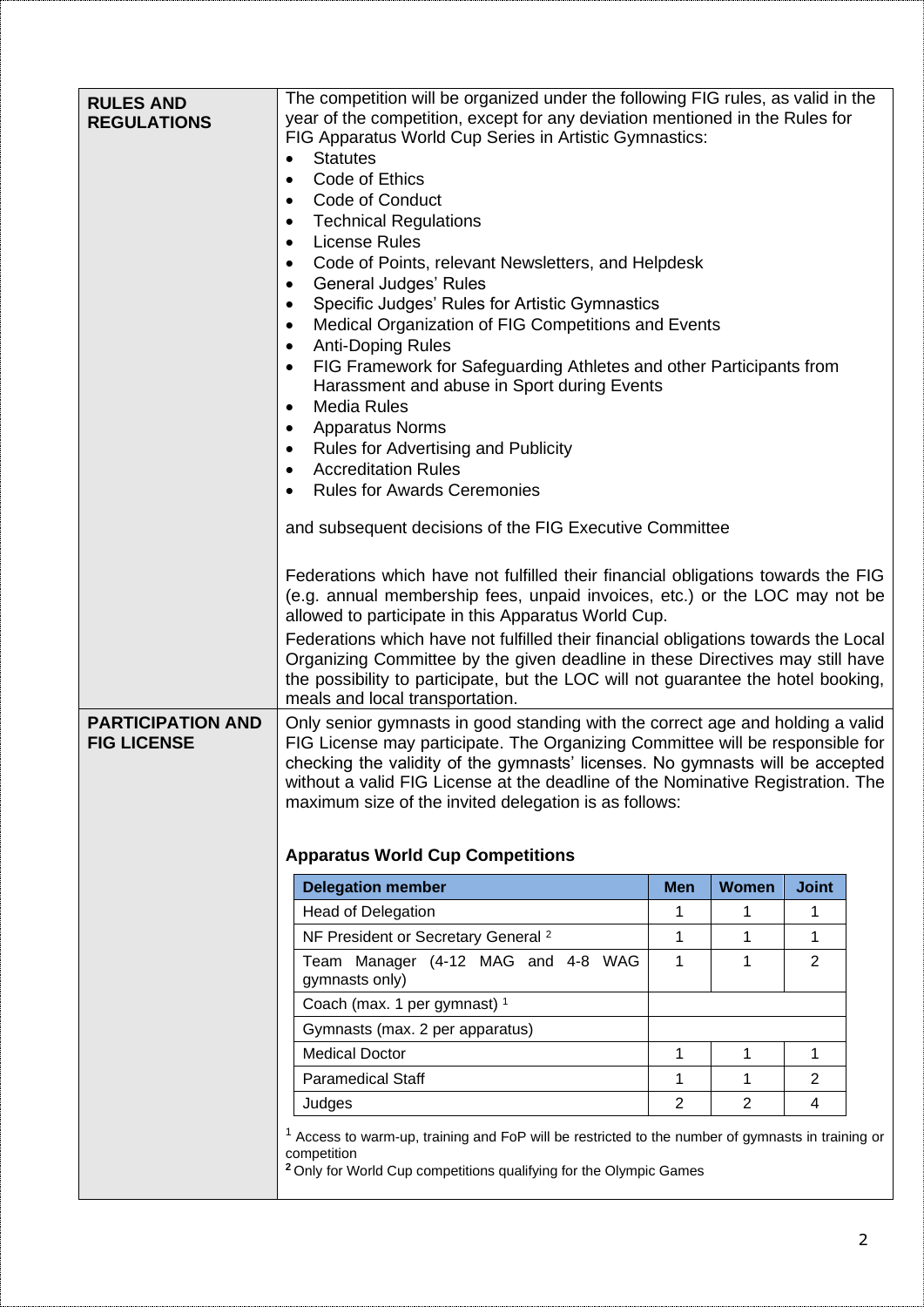| <b>AGE LIMITS</b>                       | Age limit for MAG: 18 years (born in 2004 or before)<br>Age limit for WAG: 16 years (born in 2006 or before)                                                                                                                                                                                                                                                                                                      |                                                                                                                                                       |                   |  |
|-----------------------------------------|-------------------------------------------------------------------------------------------------------------------------------------------------------------------------------------------------------------------------------------------------------------------------------------------------------------------------------------------------------------------------------------------------------------------|-------------------------------------------------------------------------------------------------------------------------------------------------------|-------------------|--|
| <b>REGISTRATION</b><br><b>DEADLINES</b> | Provisional, Definitive and Nominative Registrations must be made exclusively<br>on-line via the FIG website (http://www.fig-gymnastics.com). These on-line<br>registrations will only be accepted from FIG Gymnastics Member Federations.                                                                                                                                                                        |                                                                                                                                                       |                   |  |
|                                         | Registrations and payments made after the gymnasts' drawing of lots will not be<br>accepted and the Delegations members concerned will not be authorized to<br>participate.                                                                                                                                                                                                                                       |                                                                                                                                                       |                   |  |
|                                         | Provisional<br>registration                                                                                                                                                                                                                                                                                                                                                                                       | 24rd October 2021<br>(4 months prior to the event)<br><b>Midnight Swiss Time</b>                                                                      |                   |  |
|                                         | Definitive<br>registration                                                                                                                                                                                                                                                                                                                                                                                        | 23rd December 2021<br>(2 months prior to the event)<br><b>Midnight Swiss Time</b>                                                                     |                   |  |
|                                         | Nominative<br>registration                                                                                                                                                                                                                                                                                                                                                                                        | 27th January 2022<br>(4 weeks prior to the event)<br><b>Midnight Swiss Time</b>                                                                       |                   |  |
|                                         | Late registrations are subject to fines as follows:                                                                                                                                                                                                                                                                                                                                                               |                                                                                                                                                       |                   |  |
|                                         |                                                                                                                                                                                                                                                                                                                                                                                                                   | Fine for missing or late Provisional registration                                                                                                     | CHF 500 .-        |  |
|                                         | Fine for missing or late Definitive registration                                                                                                                                                                                                                                                                                                                                                                  |                                                                                                                                                       | <b>CHF 750 .-</b> |  |
|                                         |                                                                                                                                                                                                                                                                                                                                                                                                                   | Fine for missing or late Nominative registration                                                                                                      | CHF 500 .-        |  |
|                                         | participate.                                                                                                                                                                                                                                                                                                                                                                                                      | Registrations made less than 2 weeks prior to the competition will not be<br>accepted and the Delegations members concerned will not be authorised to |                   |  |
| <b>ENTRY FEES</b>                       | No Entry Fee will be applied for this event for all delegation members who<br>booked their accommodation through the LOC.<br>If accommodation is not booked through the LOC, the cost of the entry fee<br>will be 150 EUR per person.<br>At the time of the nominative Entry 100% of the entry fee must be paid to the<br>LOC.<br>The entry fee is non-refundable. Entries without payment of the entry fees will |                                                                                                                                                       |                   |  |
|                                         |                                                                                                                                                                                                                                                                                                                                                                                                                   | be considered as invalid and will be refused.                                                                                                         |                   |  |
| <b>ACCREDITATION</b>                    | Tournament).                                                                                                                                                                                                                                                                                                                                                                                                      | Accreditation will take place at "Lindner Congress Hotel" (official hotel of the                                                                      |                   |  |
|                                         |                                                                                                                                                                                                                                                                                                                                                                                                                   | In addition, the LOC will distribute information regarding the safeguarding Officer                                                                   |                   |  |
|                                         | operations plan upon accreditation.                                                                                                                                                                                                                                                                                                                                                                               |                                                                                                                                                       |                   |  |
| <b>COMPETITION</b>                      |                                                                                                                                                                                                                                                                                                                                                                                                                   | The Apparatus World Cup competitions consist of:                                                                                                      |                   |  |
| <b>FORMAT</b>                           | Qualifications and Apparatus Finals                                                                                                                                                                                                                                                                                                                                                                               |                                                                                                                                                       |                   |  |
|                                         | Qualifications:<br>π.                                                                                                                                                                                                                                                                                                                                                                                             | Participation is limited to 2 gymnasts per NF on each apparatus.                                                                                      |                   |  |
|                                         |                                                                                                                                                                                                                                                                                                                                                                                                                   | FIG rules for Apparatus Final will be applied for vault.                                                                                              |                   |  |
|                                         |                                                                                                                                                                                                                                                                                                                                                                                                                   | In case of a tie at any place (i.e. for gymnasts with the same final score),                                                                          |                   |  |
|                                         | shall be applied.                                                                                                                                                                                                                                                                                                                                                                                                 | the tie-breaking rules as set up in the Technical Regulations, Section 2                                                                              |                   |  |
|                                         | Finals:<br>the Finals                                                                                                                                                                                                                                                                                                                                                                                             | The best eight gymnasts per apparatus from the qualifications qualify for                                                                             |                   |  |
|                                         |                                                                                                                                                                                                                                                                                                                                                                                                                   | Participation is limited to 2 gymnasts per NF on each apparatus.<br>FIG rules for Apparatus Final will be applied for vault.                          |                   |  |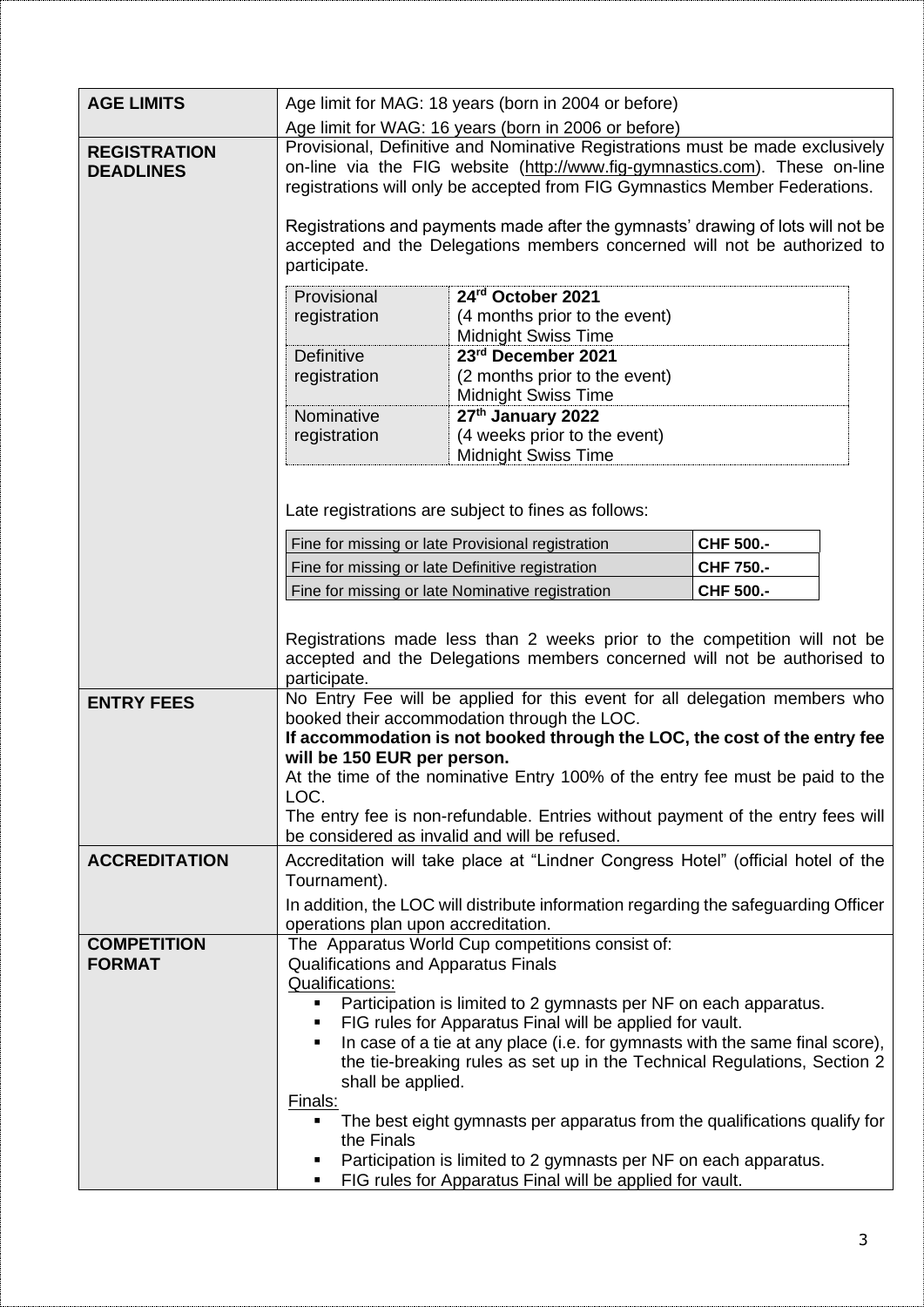| <b>DRAWING OF</b><br><b>LOTS/REPLACEMENT</b><br><b>POLICY</b> | The gymnasts' drawing of lots for all FIG Apparatus World Cup events will take<br>place on site, during the orientation meeting or during a separate function<br>organized for that purpose with invitation to all participating NFs.<br>At the time of the nominative registration, the apparatus on which the gymnast<br>will compete must be mentioned. Modifications can be made until accreditation.<br>Gymnast may be changed and apparatus can be added as long as 2<br>gymnasts/apparatus/NF is respected.                                                                                                                                                                                                                                                                                                                                                                                                                                                                                                                                                                                                                                                                                                                         |
|---------------------------------------------------------------|--------------------------------------------------------------------------------------------------------------------------------------------------------------------------------------------------------------------------------------------------------------------------------------------------------------------------------------------------------------------------------------------------------------------------------------------------------------------------------------------------------------------------------------------------------------------------------------------------------------------------------------------------------------------------------------------------------------------------------------------------------------------------------------------------------------------------------------------------------------------------------------------------------------------------------------------------------------------------------------------------------------------------------------------------------------------------------------------------------------------------------------------------------------------------------------------------------------------------------------------|
| <b>PROVISIONAL</b><br><b>SCHEDULE</b>                         | Tuesday, 22 <sup>rd</sup> February<br>Arrival of the Delegations<br>14:30 - 19:30 Individual Training<br>Wednesday, 23 <sup>th</sup> February<br>09:00 - 11:00 Individual Training<br>14:30 - 19:30 Training FOP<br>20:00<br><b>Technical Meeting (Lindner Congress Hotel)</b><br>Thursday, 24 <sup>th</sup> February<br>09:00 - 11:30 Individual Training<br>Judges' Instruction (Lindner Congress Hotel)<br>13:30<br>٠<br>14:30 - 16:25 Warm up<br>16:30 - 19:30 Qualifications I MAG & WAG<br>Friday, 25 <sup>th</sup> February<br>09:00 - 11:30 Individual Training<br>٠<br>13:30<br>Judges' Instruction (Lindner Congress Hotel)<br>٠<br>14:30 - 16:25 Warm up<br>16:30 - 19:30 Qualifications II MAG & WAG<br>Saturday, 26 <sup>th</sup> February<br>08:30 - 10:00 Individual Training<br>Judges' Instruction (Lindner Congress Hotel)<br>11:30<br>$12:30 - 13:55$ Warm up<br>14:00 - 17:00 Final I MAG & WAG (5 apparatus)<br>Sunday, 27 <sup>th</sup> February<br>08:30 - 10:00 Individual Training<br>11:30<br>Judges' Instruction (Lindner Congress Hotel)<br>12:30 - 13:55 Warm up<br>14:00 - 17:00 Final II MAG & WAG (5 apparatus)<br>19:30<br>Banquet (Radisson Blu Hotel)<br>Monday, 28 <sup>th</sup> February<br>Departure |
| <b>EVENT MANAGER</b>                                          | Mirko Wohlfahrt<br>CGS mbH / Heinrich - Albrecht-Straße 16 / D-03042 Cottbus<br>info@turnier-der-meister.de                                                                                                                                                                                                                                                                                                                                                                                                                                                                                                                                                                                                                                                                                                                                                                                                                                                                                                                                                                                                                                                                                                                                |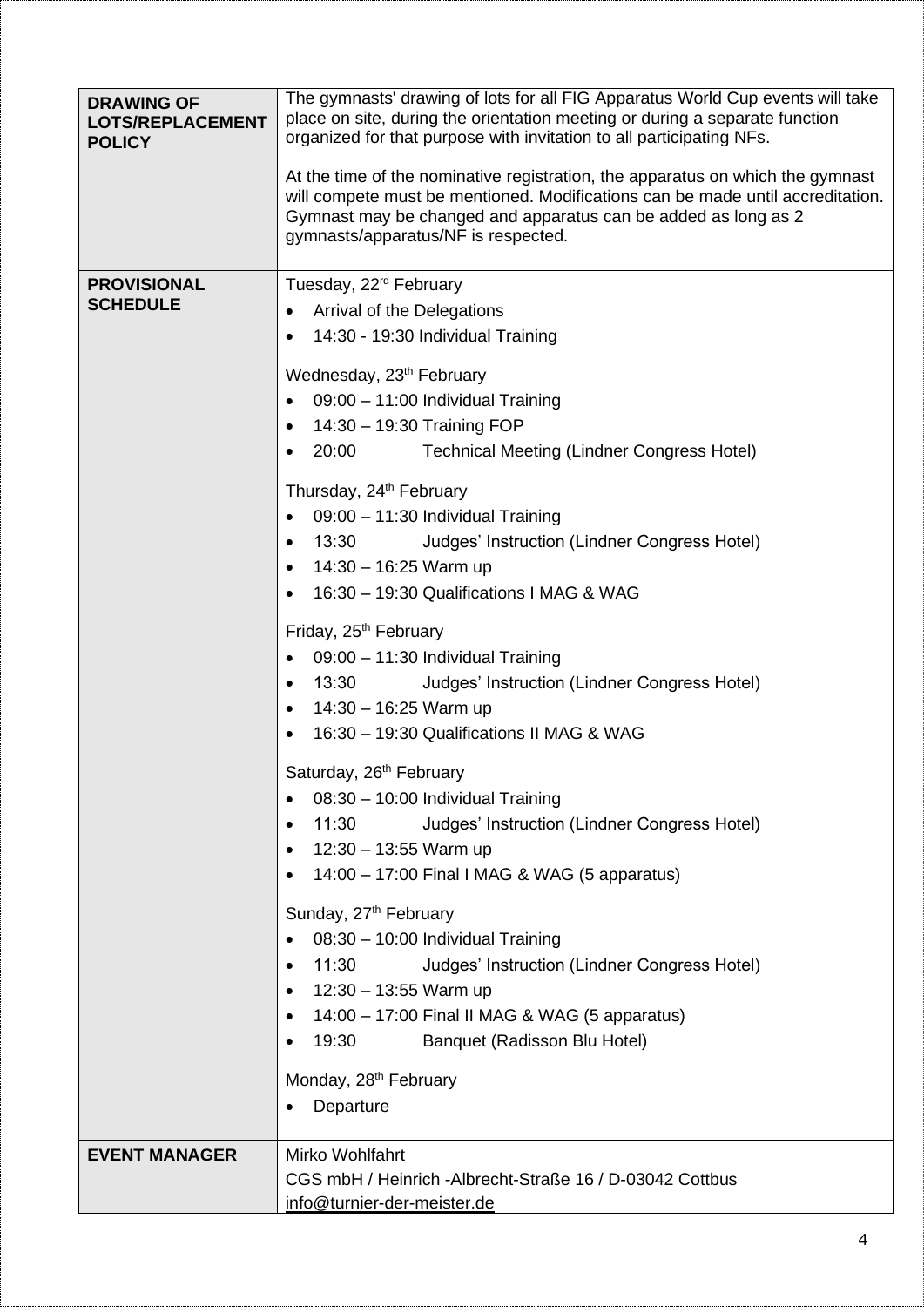| <b>MEDIA</b>             | Local Press Officer: Torsten Hartmann from the Host Federation. A press room<br>will be available for the use of accredited media with telephone, fax and internet<br>access.                                                                                                                                                                                     |
|--------------------------|-------------------------------------------------------------------------------------------------------------------------------------------------------------------------------------------------------------------------------------------------------------------------------------------------------------------------------------------------------------------|
|                          | Media should apply for accreditation online:                                                                                                                                                                                                                                                                                                                      |
|                          | www.turnier-der-meister.de/presse/akkreditierung/home                                                                                                                                                                                                                                                                                                             |
| <b>SOCIAL MEDIA</b>      | Turnier der Meister®:                                                                                                                                                                                                                                                                                                                                             |
|                          | https://www.facebook.com/Turnier.der.Meister/                                                                                                                                                                                                                                                                                                                     |
|                          | <b>German Gymnastics Federation:</b><br>https://www.instagram.com/deutscherturnerbund/?hl=de                                                                                                                                                                                                                                                                      |
|                          | https://www.facebook.com/DeutscherTurnerBund                                                                                                                                                                                                                                                                                                                      |
| <b>MEDICAL SERVICES</b>  | The medical care will be fully guaranteed by the Organising Committee. The<br>guarantee includes first aid as well as an ambulation in a nearby hospital.                                                                                                                                                                                                         |
|                          | There will be a number of doctors and physiotherapists available during the<br>event and will provide assistance to all competing Federations.                                                                                                                                                                                                                    |
|                          | A paramedic ambulance will be on site during official training, warm up and<br>competition periods.                                                                                                                                                                                                                                                               |
| <b>COVID 19</b>          | Besides the FIG medical guidelines for the particular event, FIG also requires all<br>the participants to follow the standard precautions.                                                                                                                                                                                                                        |
|                          | The FIG requires all participants, judges and officials to take standard<br>precautionary measures, such as frequent hand-washing, wearing masks or<br>face coverings at all times and keeping a physical distance of at least 1.5 metres<br>whenever possible.                                                                                                   |
|                          | The only situation in which the safety distance does not have to be respected is<br>when a coach provides assistance (catch, lead, spotting) during an athlete's<br>performance. This phase must be kept as short as possible and the assisting<br>person is obliged to wear a mask throughout.                                                                   |
|                          | Gymnasts do not need to wear a mask or face covering while they are performing<br>at the training venue or on the FOP and keeping a physical distance of at least<br>1.5 metres whenever possible.                                                                                                                                                                |
|                          | Further specific guidelines will be communicated and implemented separately<br>depending on the current local situation.                                                                                                                                                                                                                                          |
| <b>OFFICIAL HOSPITAL</b> | Carl-Thiem-Klinikum                                                                                                                                                                                                                                                                                                                                               |
|                          | Thiemstraße 111                                                                                                                                                                                                                                                                                                                                                   |
|                          | D-03048 Cottbus                                                                                                                                                                                                                                                                                                                                                   |
|                          | Tel: +49 355 463 838                                                                                                                                                                                                                                                                                                                                              |
| <b>DOPING CONTROLS</b>   | The Organizing Member Federation will provide at its own charge a minimum of<br>6 doping controls, 3 for Women and 3 for Men.                                                                                                                                                                                                                                     |
| <b>VISA</b>              | Please verify immediately with your travel agent or the German Embassy or<br>Consulate in your country if a visa is required for your travel to Germany. The<br>Organizing Committee will be happy to assist each Delegation member with an<br>official invitation letter, provided that the request is made before 23 <sup>rd</sup> December<br>2021 to the LOC. |
|                          | The request must include the function, full name, gender, date of birth,<br>citizenship and passport number, passport expiry date, the arrival and departure<br>dates of the Delegation Member as well as the city the visa application support<br>letter must be sent to.                                                                                        |
| <b>INSURANCE</b>         | The Host Federation, the LOC and the FIG will not be held responsible for any<br>liabilities in case of accidents, illness (including COVID-19), repatriation and the<br>like. The FIG Technical Regulations foresee that all participating Federations are                                                                                                       |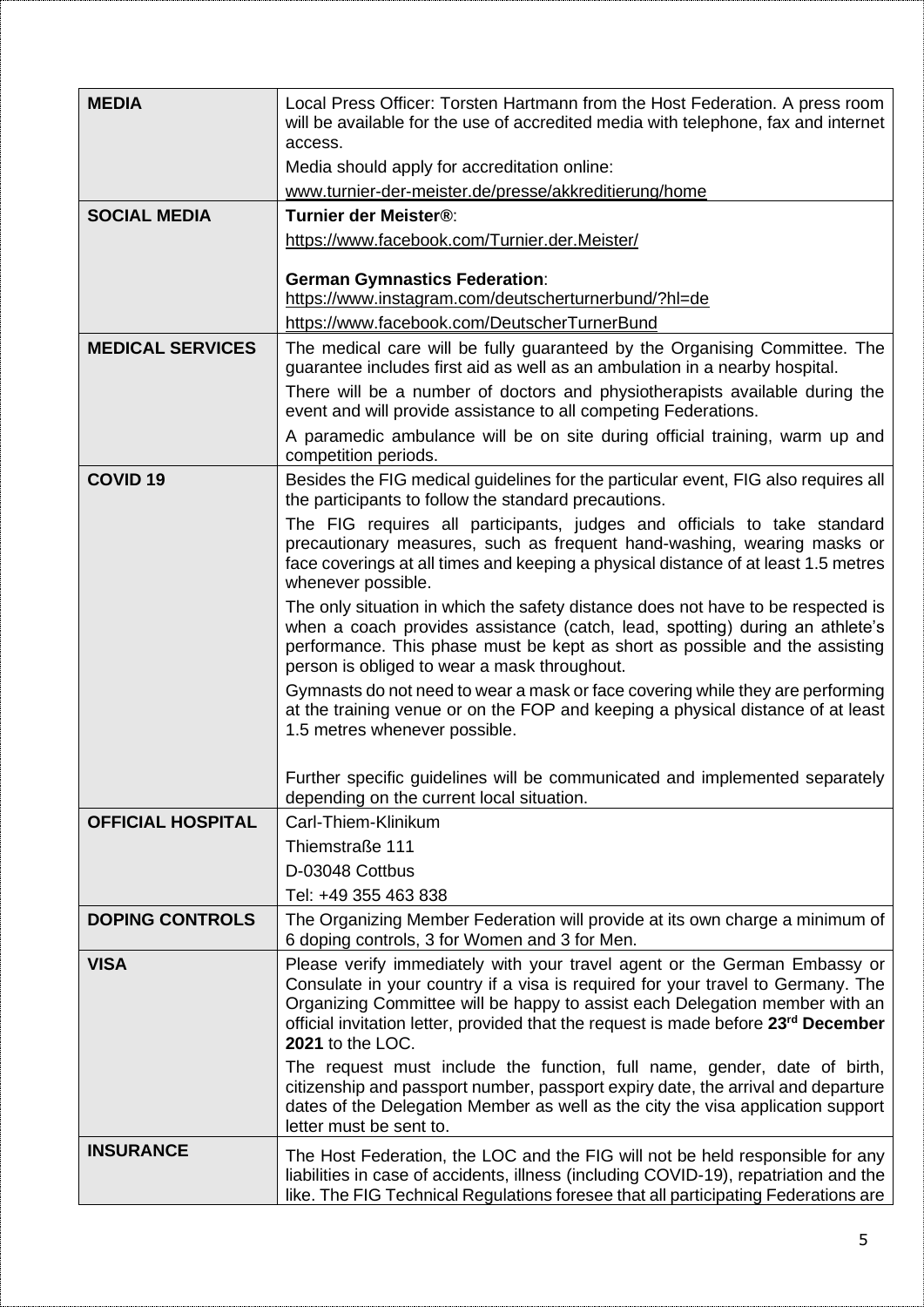|                                               | responsible for making their own arrangements to have the necessary valid<br>insurance coverage against illness, accidents and for repatriation for all the<br>members of their Delegation. The LOC will verify the insurance upon arrival of<br>the delegation members (e.g. cover note or photocopy of the valid policy).<br>Delegation members with insufficient insurance cover must inform the LOC in<br>advance.<br>Basic insurance (sickness, accident and repatriation) in your country of<br>residence is compulsory in order to be able to benefit from coverage by FIG<br><b>IMSSA</b><br>subsidiary<br>insurance.<br>Please<br>refer<br>also<br>to<br>https://www.gymnastics.sport/site/pages/medical-insurance.php for additional<br>information regarding the FIG IMSSA insurance for Athletes and Judges.<br>If the note has not been sent in advance to the LOC (which is strongly<br>recommended), the LOC will verify the insurance coverage upon arrival of the<br>delegation members (e.g. cover note or photocopy of the valid policy).<br>The insurance must be valid at least starting from the arrival day of the |
|-----------------------------------------------|-------------------------------------------------------------------------------------------------------------------------------------------------------------------------------------------------------------------------------------------------------------------------------------------------------------------------------------------------------------------------------------------------------------------------------------------------------------------------------------------------------------------------------------------------------------------------------------------------------------------------------------------------------------------------------------------------------------------------------------------------------------------------------------------------------------------------------------------------------------------------------------------------------------------------------------------------------------------------------------------------------------------------------------------------------------------------------------------------------------------------------------------|
|                                               | delegation and must last for the delegations' entire stay                                                                                                                                                                                                                                                                                                                                                                                                                                                                                                                                                                                                                                                                                                                                                                                                                                                                                                                                                                                                                                                                                 |
|                                               | The LOC will subsequently offer insurance at the Federations own charge as<br>follows: $15 \n∈ per person/day$ .                                                                                                                                                                                                                                                                                                                                                                                                                                                                                                                                                                                                                                                                                                                                                                                                                                                                                                                                                                                                                          |
| <b>INTERNATIONAL</b><br><b>TRANSPORTATION</b> | The invited participating federations must pay for the travel costs of their<br>delegation members.                                                                                                                                                                                                                                                                                                                                                                                                                                                                                                                                                                                                                                                                                                                                                                                                                                                                                                                                                                                                                                       |
|                                               | The Travel Schedule Form must be returned to the LOC by 27 <sup>th</sup> January 2022.                                                                                                                                                                                                                                                                                                                                                                                                                                                                                                                                                                                                                                                                                                                                                                                                                                                                                                                                                                                                                                                    |
| <b>LOCAL</b><br><b>TRANSPORTATION</b>         | The local transportation from the airports Berlin and Dresden and between the<br>hotel and the venue will be provided at no extra cost to the delegations who<br>have booked Tour Package Hotel I.                                                                                                                                                                                                                                                                                                                                                                                                                                                                                                                                                                                                                                                                                                                                                                                                                                                                                                                                        |
|                                               | Otherwise there will be a charge of 35 $\epsilon$ (per delegation member) for the<br>local transportation, which must be paid to the LOC by 27th January 2022.                                                                                                                                                                                                                                                                                                                                                                                                                                                                                                                                                                                                                                                                                                                                                                                                                                                                                                                                                                            |
| <b>ACCOMMODATION</b>                          | ! The Prices are calculated with dinner on arrival day until breakfast on                                                                                                                                                                                                                                                                                                                                                                                                                                                                                                                                                                                                                                                                                                                                                                                                                                                                                                                                                                                                                                                                 |
|                                               | departure day! For additional meals please contact the LOC                                                                                                                                                                                                                                                                                                                                                                                                                                                                                                                                                                                                                                                                                                                                                                                                                                                                                                                                                                                                                                                                                |
|                                               | <b>HOTEL Cat. I: TOUR PACKAGE Hotels (!!! NON-SMOKING Hotel)</b>                                                                                                                                                                                                                                                                                                                                                                                                                                                                                                                                                                                                                                                                                                                                                                                                                                                                                                                                                                                                                                                                          |
|                                               | e.g.<br>Lindner Congress Hotel Cottbus****                                                                                                                                                                                                                                                                                                                                                                                                                                                                                                                                                                                                                                                                                                                                                                                                                                                                                                                                                                                                                                                                                                |
|                                               | Karl-Marx-Straße 68A,                                                                                                                                                                                                                                                                                                                                                                                                                                                                                                                                                                                                                                                                                                                                                                                                                                                                                                                                                                                                                                                                                                                     |
|                                               | D-03046 Cottbus                                                                                                                                                                                                                                                                                                                                                                                                                                                                                                                                                                                                                                                                                                                                                                                                                                                                                                                                                                                                                                                                                                                           |
|                                               | Phone: +49 355 3660<br>+49 355 366 999<br>Fax:                                                                                                                                                                                                                                                                                                                                                                                                                                                                                                                                                                                                                                                                                                                                                                                                                                                                                                                                                                                                                                                                                            |
|                                               | e-mail: info.cottbus@lindner.de                                                                                                                                                                                                                                                                                                                                                                                                                                                                                                                                                                                                                                                                                                                                                                                                                                                                                                                                                                                                                                                                                                           |
|                                               | The costs per person/night in this hotel are as follows:                                                                                                                                                                                                                                                                                                                                                                                                                                                                                                                                                                                                                                                                                                                                                                                                                                                                                                                                                                                                                                                                                  |
|                                               | EUR 179,50 (single room, including full board & local transport)                                                                                                                                                                                                                                                                                                                                                                                                                                                                                                                                                                                                                                                                                                                                                                                                                                                                                                                                                                                                                                                                          |
|                                               | EUR 149,50 (double room, including full board & local transport)                                                                                                                                                                                                                                                                                                                                                                                                                                                                                                                                                                                                                                                                                                                                                                                                                                                                                                                                                                                                                                                                          |
|                                               | <b>HOTEL Cat. II:</b>                                                                                                                                                                                                                                                                                                                                                                                                                                                                                                                                                                                                                                                                                                                                                                                                                                                                                                                                                                                                                                                                                                                     |
|                                               | e.g.<br>Radisson Blu Hotel Cottbus****                                                                                                                                                                                                                                                                                                                                                                                                                                                                                                                                                                                                                                                                                                                                                                                                                                                                                                                                                                                                                                                                                                    |
|                                               | Vetschauer Str. 12,                                                                                                                                                                                                                                                                                                                                                                                                                                                                                                                                                                                                                                                                                                                                                                                                                                                                                                                                                                                                                                                                                                                       |
|                                               | D-03048 Cottbus<br>Phone: +49 355 78440                                                                                                                                                                                                                                                                                                                                                                                                                                                                                                                                                                                                                                                                                                                                                                                                                                                                                                                                                                                                                                                                                                   |
|                                               | Fax: +49 355 7844 224                                                                                                                                                                                                                                                                                                                                                                                                                                                                                                                                                                                                                                                                                                                                                                                                                                                                                                                                                                                                                                                                                                                     |
|                                               | e-mail: cottbus@sorat-hotels.com                                                                                                                                                                                                                                                                                                                                                                                                                                                                                                                                                                                                                                                                                                                                                                                                                                                                                                                                                                                                                                                                                                          |
|                                               | The costs per person/night are as follows:                                                                                                                                                                                                                                                                                                                                                                                                                                                                                                                                                                                                                                                                                                                                                                                                                                                                                                                                                                                                                                                                                                |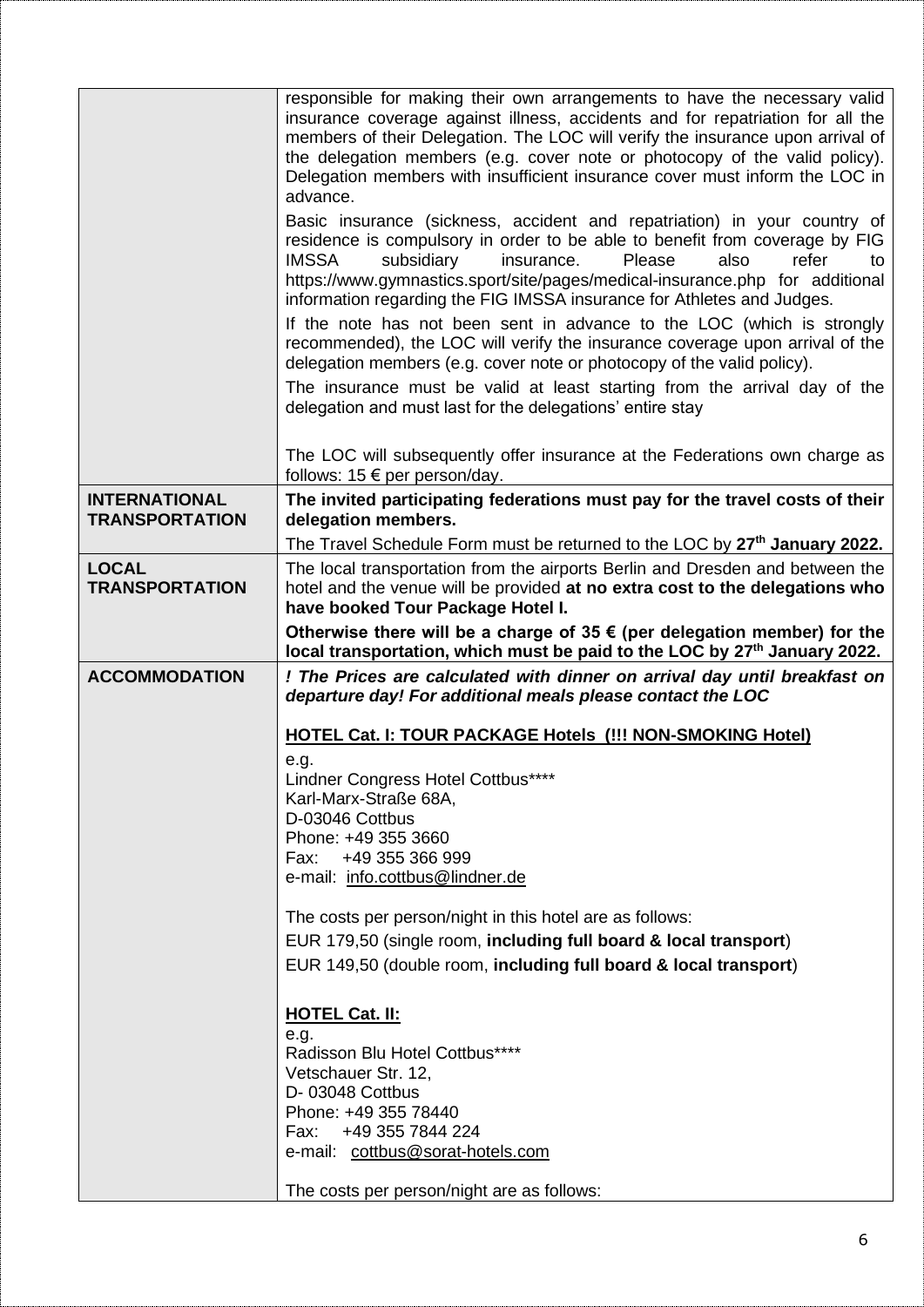| EUR 149,50 (single room, including breakfast)<br>EUR 124,50 (double room, including breakfast)                                                                                                                                                                                                                                                                   |              |
|------------------------------------------------------------------------------------------------------------------------------------------------------------------------------------------------------------------------------------------------------------------------------------------------------------------------------------------------------------------|--------------|
|                                                                                                                                                                                                                                                                                                                                                                  |              |
| <b>HOTEL Cat. III:</b><br>e.g.                                                                                                                                                                                                                                                                                                                                   |              |
| <b>SORAT Hotel Cottbus</b>                                                                                                                                                                                                                                                                                                                                       | (or similar) |
| Schloßkirchplatz 2<br>D-03046 Cottbus                                                                                                                                                                                                                                                                                                                            |              |
| Phone: +49 355 47610                                                                                                                                                                                                                                                                                                                                             |              |
| Fax: +49 355 4761 920                                                                                                                                                                                                                                                                                                                                            |              |
| e-mail: reception.cottbus@radissonblu.com                                                                                                                                                                                                                                                                                                                        |              |
| The costs per person/night are as follows:                                                                                                                                                                                                                                                                                                                       |              |
| EUR 124,50 (single room, including breakfast)                                                                                                                                                                                                                                                                                                                    |              |
| EUR 104,50 (double room, including breakfast)                                                                                                                                                                                                                                                                                                                    |              |
| <b>HOTEL Cat. IV: (low cost hostel):</b>                                                                                                                                                                                                                                                                                                                         |              |
| Sportstättenbetrieb der Stadt Cottbus                                                                                                                                                                                                                                                                                                                            | (or similar) |
| "House of athlets"<br>Dresdener Straße 18                                                                                                                                                                                                                                                                                                                        |              |
| D-03050 Cottbus                                                                                                                                                                                                                                                                                                                                                  |              |
| Phone: +49 355 499 00<br>+49 355 49 90 41 01<br>Fax:                                                                                                                                                                                                                                                                                                             |              |
| e-mail: friedrich@ssb-cottbus.de                                                                                                                                                                                                                                                                                                                                 |              |
| The costs per person/night are as follows:<br>EUR 84,50 (only double rooms, including breakfast)                                                                                                                                                                                                                                                                 |              |
| The prices charged for the hotel rooms will not exceed the usual hotel rates.<br>While the Accommodation Form must be returned to the LOC by 24 <sup>th</sup><br>December 2021 (# of rooms) and 27 <sup>th</sup> January 2022 (nominative<br>accommodation form) at the very latest, the Hotel rooms will be allocated on<br>a "first come, first served" basis. |              |
| The invited participating federations must pay for the accommodation<br>expenses of their delegation members (see exception herein below).                                                                                                                                                                                                                       |              |
| The accommodation costs must be paid to the LOC by 27 <sup>th</sup> January 2022.                                                                                                                                                                                                                                                                                |              |
| Cancelation until 27 <sup>th</sup> January 2022 at a 100% rate refund and later, no<br>refund!                                                                                                                                                                                                                                                                   |              |
| The Organising Member Federation must pay for:                                                                                                                                                                                                                                                                                                                   |              |
| Accommodation expenses, including full board, for the gymnasts ranked 1-3,<br>per apparatus, as follows:                                                                                                                                                                                                                                                         |              |
| For the 2022 World Cup competitions, the three best ranked Finalists per<br>Apparatus at the Tokyo Olympic Games 2020 (including tied gymnasts if<br>any) or 2021 WCH (if OG are cancelled)                                                                                                                                                                      |              |
| For the 2023 and 2024 World Cup competitions the three best ranked<br>$\bullet$<br>Finalists per Apparatus from the last World Championships preceding the<br>competition (including tied gymnasts if any).                                                                                                                                                      |              |
| The Organising member Federation shall determine among the official hotels at<br>its discretion, but may not chose the "low cost" category hotel.                                                                                                                                                                                                                |              |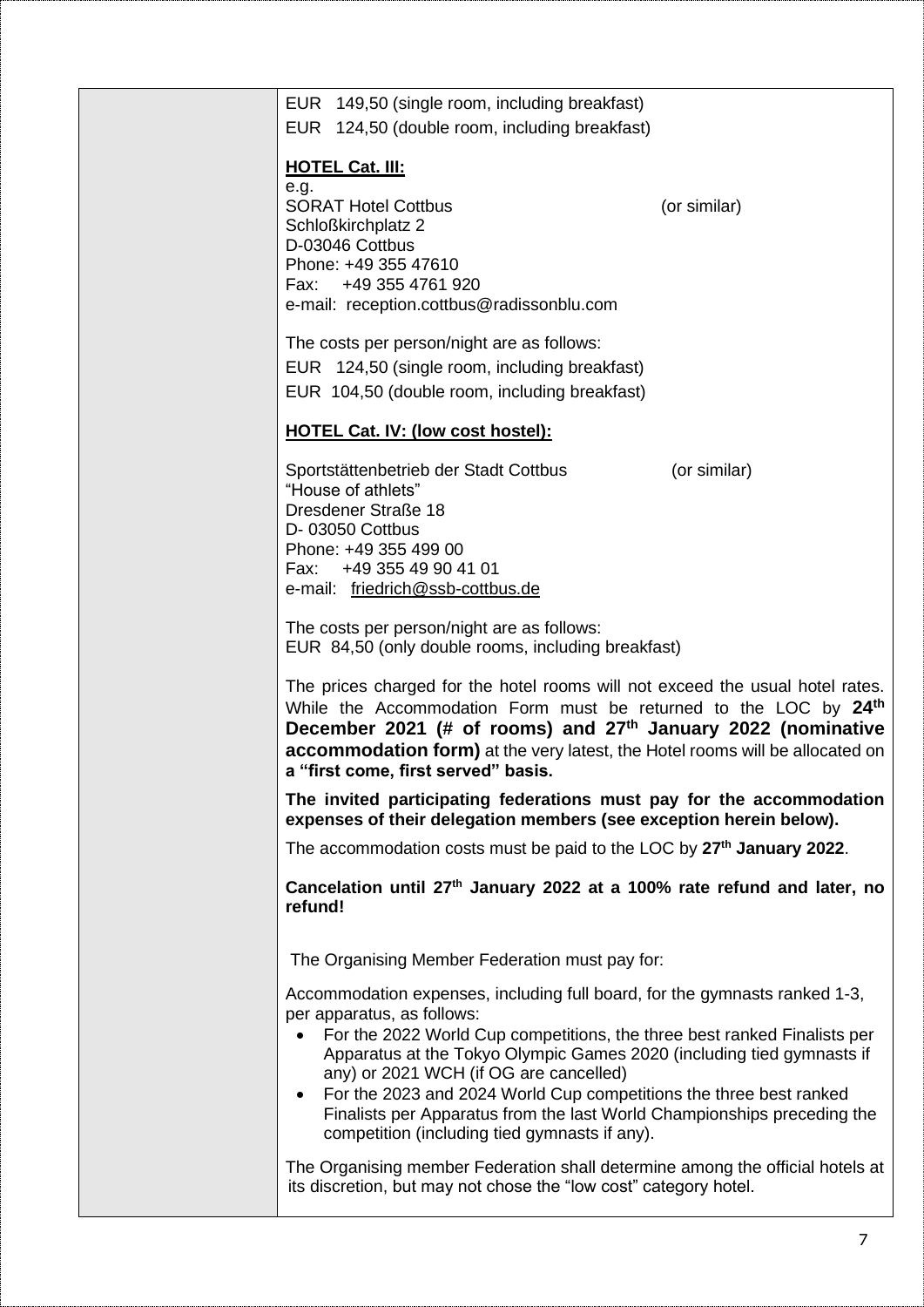| <b>MEALS</b>                                                    | Hotel category I: Full board                                                                                                                                                                                                                                                                                                                                                                                                                                                                                                                                                                                                                                                                                                                                                                                                                                                                                                                                                                  |
|-----------------------------------------------------------------|-----------------------------------------------------------------------------------------------------------------------------------------------------------------------------------------------------------------------------------------------------------------------------------------------------------------------------------------------------------------------------------------------------------------------------------------------------------------------------------------------------------------------------------------------------------------------------------------------------------------------------------------------------------------------------------------------------------------------------------------------------------------------------------------------------------------------------------------------------------------------------------------------------------------------------------------------------------------------------------------------|
|                                                                 | Hotels category II, III and IV:<br>No meals can be provided at these hotels. There are a lot of restaurants close<br>to the hotels.                                                                                                                                                                                                                                                                                                                                                                                                                                                                                                                                                                                                                                                                                                                                                                                                                                                           |
| <b>FINAL BANQUET</b>                                            | The Final Banquet will be held on 27 <sup>th</sup> February 2022 at 19h30 at Radisson Blu<br>Hotel and will be free of charge for all delegation members who booked their<br>accommodation through the LOC.                                                                                                                                                                                                                                                                                                                                                                                                                                                                                                                                                                                                                                                                                                                                                                                   |
|                                                                 | Every delegation will receive an invitation once all financial issues between the<br>OC and the delegation are duly solved.                                                                                                                                                                                                                                                                                                                                                                                                                                                                                                                                                                                                                                                                                                                                                                                                                                                                   |
|                                                                 | The tickets for the Final Banquet will be 60 $\epsilon$ per Person for delegations<br>who have not booked through the LOC and must be paid to the LOC by 27 <sup>th</sup><br>January 2022.                                                                                                                                                                                                                                                                                                                                                                                                                                                                                                                                                                                                                                                                                                                                                                                                    |
| <b>FIG TECHNICAL</b><br><b>DELEGATE AND</b><br><b>EC MEMBER</b> | The FIG Technical Delegate and EC member (if applicable) will be designated<br>by the FIG.                                                                                                                                                                                                                                                                                                                                                                                                                                                                                                                                                                                                                                                                                                                                                                                                                                                                                                    |
|                                                                 | The FIG Technical Delegates will serve as Presidents of the Superior Jury.<br>Each Judge's panel will be composed as follows:                                                                                                                                                                                                                                                                                                                                                                                                                                                                                                                                                                                                                                                                                                                                                                                                                                                                 |
| <b>JUDGES AND</b><br><b>PANELS</b>                              |                                                                                                                                                                                                                                                                                                                                                                                                                                                                                                                                                                                                                                                                                                                                                                                                                                                                                                                                                                                               |
|                                                                 | Two Judges' Panels for WAG and two or three for MAG, depending on the<br>number of participants must be composed. Each Judges' Panel must be<br>composed as follows:<br>$-$ 2 D judges (min. cat. 2, for 2024: cat. 1),<br>- 5 E judges (min. cat. 3, for 2024 min. cat. 2); for the finals, priority given<br>to judges with cat 1 and 2                                                                                                                                                                                                                                                                                                                                                                                                                                                                                                                                                                                                                                                     |
|                                                                 | 1 Supervisor (cat. 1)                                                                                                                                                                                                                                                                                                                                                                                                                                                                                                                                                                                                                                                                                                                                                                                                                                                                                                                                                                         |
|                                                                 | Not more than one judge per Federation per panel will be permitted (except for<br>Time and Line Judges (min. cat. 4).                                                                                                                                                                                                                                                                                                                                                                                                                                                                                                                                                                                                                                                                                                                                                                                                                                                                         |
|                                                                 | The Judges' Panels are determined by a draw from the judges present at the<br>event. The draw must be directed by the MAG and WAG Technical Delegates.<br>The participating member federations must send minimum one qualified judge<br>for MAG if they participate with male gymnasts and minimum one qualified judge<br>for WAG if they participate with female gymnasts                                                                                                                                                                                                                                                                                                                                                                                                                                                                                                                                                                                                                    |
|                                                                 | The Organizing Member Federation will apply a fine of CHF 2'000 per<br>missing judge (to be paid to the LOC) should a federation fail to bring the<br>required number of judges. This fine must be paid to the LOC by 27 <sup>th</sup><br>January 2022.                                                                                                                                                                                                                                                                                                                                                                                                                                                                                                                                                                                                                                                                                                                                       |
|                                                                 | The Organizing Member Federation is responsible that there are enough FIG<br>brevetted judges present with the appropriate valid category of brevet for their<br>function. Should there not be sufficient judges as per the on-line nominative<br>registration the Organizing Member Federation must propose to the FIG for prior<br>approval of the FIG Technical Delegate the name of neutral additional judges to<br>complete the panels (plus 2 reserves, 1 for MAG and 1 for WAG). These judges,<br>once approved, have to be invited at the cost of the Organizing Member<br>Federation. Such invitation must be made through the respective Member<br>Federation. Should the Organizing Member Federation fail to propose names for<br>additional judges, the FIG Office in consultation with the FIG Technical Delegate<br>concerned will invite these judges at the cost of the Organizing Member<br>Federation. For additional judge's requirements see the Specific Judges' Rules. |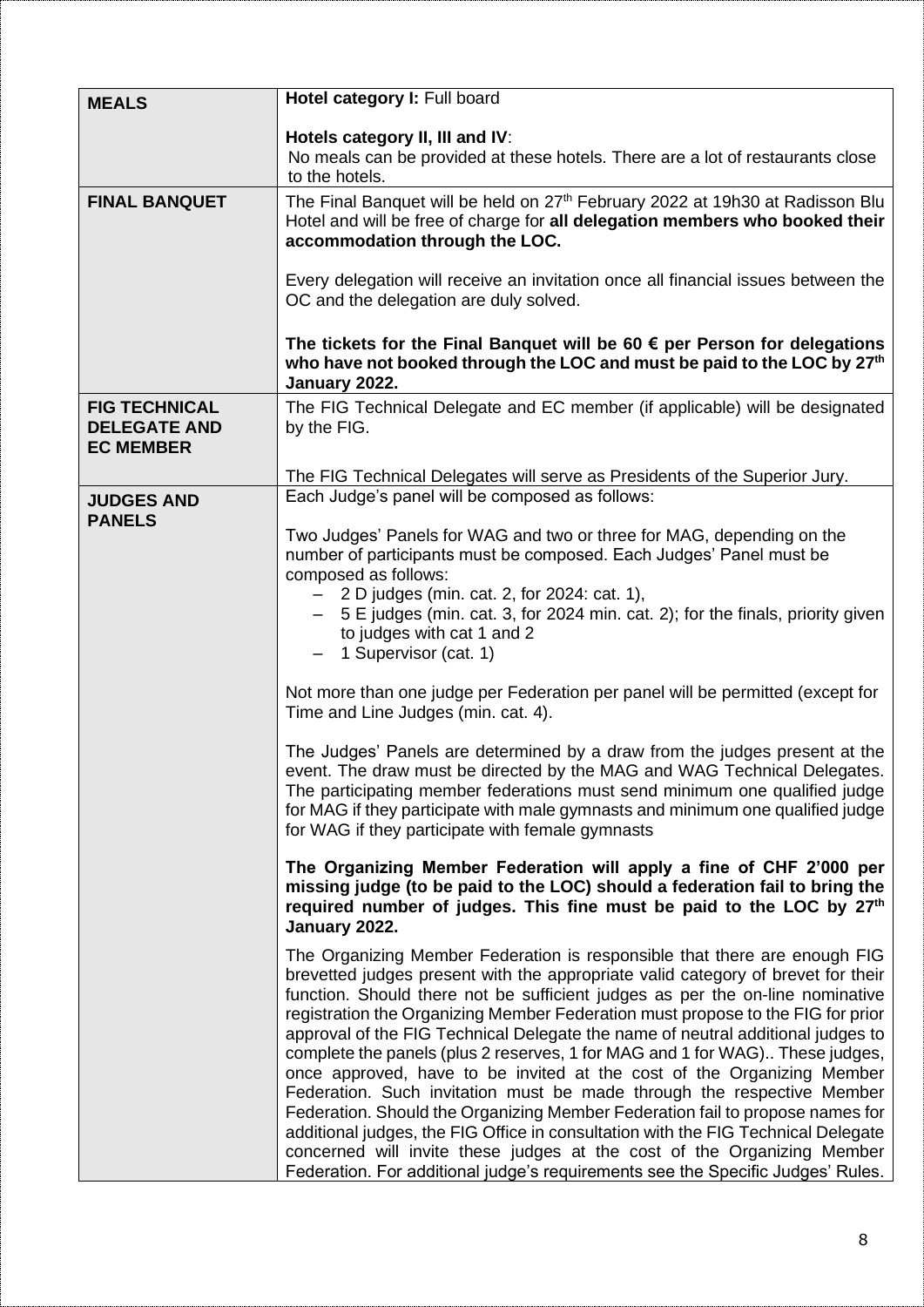| <b>VIDEO CONTROL</b><br><b>SYSTEM</b>       | Should IRCOS not be available, the Organizing Member Federation will provide<br>another video control system which allows to treat inquiries and records all<br>exercises of the competition in a quality which allows to judge the exercises.                                                                                                         |                |                            |                                                                                                                                                                           |
|---------------------------------------------|--------------------------------------------------------------------------------------------------------------------------------------------------------------------------------------------------------------------------------------------------------------------------------------------------------------------------------------------------------|----------------|----------------------------|---------------------------------------------------------------------------------------------------------------------------------------------------------------------------|
| <b>PRIZE MONEY</b>                          | The organising member federation must pay the minimum Prize Money of CHF<br>32'500.- for FIG Apparatus World Cup events as follows, per apparatus:                                                                                                                                                                                                     |                |                            |                                                                                                                                                                           |
|                                             | The Prize Money, free of any deductible taxes, will be distributed in EUR as<br>follows:                                                                                                                                                                                                                                                               |                |                            |                                                                                                                                                                           |
|                                             | <b>Amount CHF</b><br><b>Ranking</b>                                                                                                                                                                                                                                                                                                                    |                |                            |                                                                                                                                                                           |
|                                             |                                                                                                                                                                                                                                                                                                                                                        |                | 1000                       |                                                                                                                                                                           |
|                                             |                                                                                                                                                                                                                                                                                                                                                        | $\overline{2}$ | 750                        |                                                                                                                                                                           |
|                                             |                                                                                                                                                                                                                                                                                                                                                        | 3              | 500                        |                                                                                                                                                                           |
|                                             |                                                                                                                                                                                                                                                                                                                                                        | $\overline{4}$ | 300                        |                                                                                                                                                                           |
|                                             |                                                                                                                                                                                                                                                                                                                                                        | 5              | 250                        |                                                                                                                                                                           |
|                                             |                                                                                                                                                                                                                                                                                                                                                        | 6              | 200                        |                                                                                                                                                                           |
|                                             |                                                                                                                                                                                                                                                                                                                                                        | $\overline{7}$ | 150                        |                                                                                                                                                                           |
|                                             |                                                                                                                                                                                                                                                                                                                                                        | 8              | 100                        |                                                                                                                                                                           |
| <b>ASSIGNMENT OF</b>                        | If after application of the tie-breaking rules as set up in the Technical<br>Regulations, Section 2, there is still a tie, the prize money of the tied ranks will<br>be added and divided by the number of ties.<br>At the end of each competition, Apparatus World Cup points are assigned on<br>each apparatus to the competitors by name as follow: |                |                            |                                                                                                                                                                           |
| <b>POINTS FOR THE</b>                       |                                                                                                                                                                                                                                                                                                                                                        |                |                            |                                                                                                                                                                           |
| <b>APPARATUS WORLD</b><br><b>CUP SERIES</b> |                                                                                                                                                                                                                                                                                                                                                        | <b>Rank</b>    | <b>Apparatus World Cup</b> |                                                                                                                                                                           |
|                                             |                                                                                                                                                                                                                                                                                                                                                        | 1              | <b>Points</b><br>30        |                                                                                                                                                                           |
|                                             |                                                                                                                                                                                                                                                                                                                                                        | $\overline{2}$ | 25                         |                                                                                                                                                                           |
|                                             |                                                                                                                                                                                                                                                                                                                                                        | 3              | 20                         |                                                                                                                                                                           |
|                                             |                                                                                                                                                                                                                                                                                                                                                        | 4              | 18                         |                                                                                                                                                                           |
|                                             |                                                                                                                                                                                                                                                                                                                                                        | 5              | 16                         |                                                                                                                                                                           |
|                                             |                                                                                                                                                                                                                                                                                                                                                        | 6              | 14                         |                                                                                                                                                                           |
|                                             |                                                                                                                                                                                                                                                                                                                                                        | $\overline{7}$ | 12                         |                                                                                                                                                                           |
|                                             |                                                                                                                                                                                                                                                                                                                                                        | 8              | 10                         |                                                                                                                                                                           |
|                                             |                                                                                                                                                                                                                                                                                                                                                        | $\overline{9}$ | 8                          |                                                                                                                                                                           |
|                                             |                                                                                                                                                                                                                                                                                                                                                        | 10             | $\overline{7}$             |                                                                                                                                                                           |
|                                             |                                                                                                                                                                                                                                                                                                                                                        | 11             | 6                          |                                                                                                                                                                           |
|                                             |                                                                                                                                                                                                                                                                                                                                                        | 12             | 5                          |                                                                                                                                                                           |
|                                             | divided by the number of ties.                                                                                                                                                                                                                                                                                                                         |                |                            | If after application of the tie breaking rules outlined in the Technical Regulations,<br>Section 2, there is still a tie, the points of the equal ranks will be added and |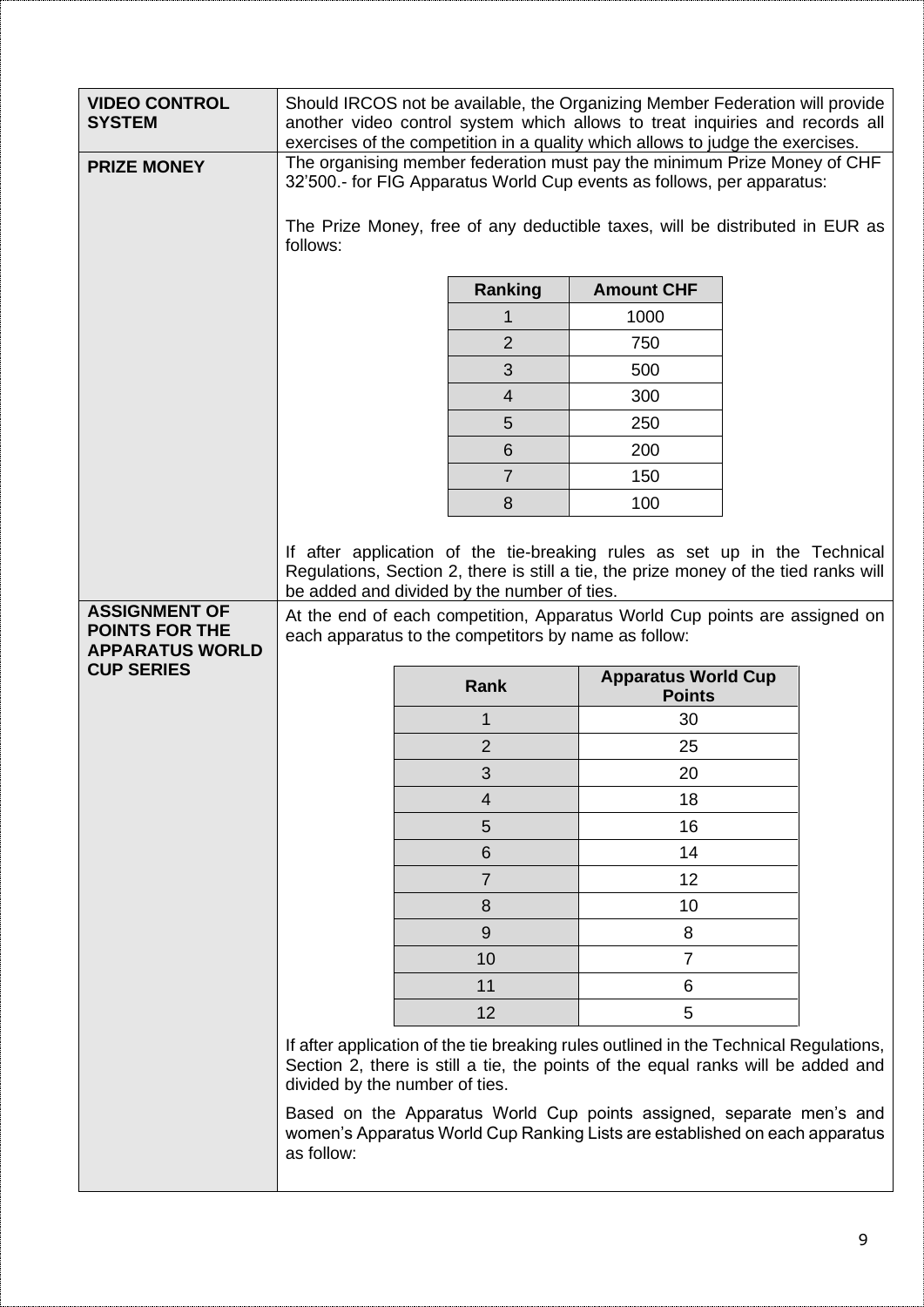|                                                                                      |                                                                   | <b>Apparatus World Cup Ranking Lists</b>                                                                                       |                                                                                                                                                                                                                                                                                                                                |  |
|--------------------------------------------------------------------------------------|-------------------------------------------------------------------|--------------------------------------------------------------------------------------------------------------------------------|--------------------------------------------------------------------------------------------------------------------------------------------------------------------------------------------------------------------------------------------------------------------------------------------------------------------------------|--|
|                                                                                      |                                                                   | <b>MAG</b>                                                                                                                     | <b>WAG</b>                                                                                                                                                                                                                                                                                                                     |  |
|                                                                                      |                                                                   | <b>Floor Exercise</b>                                                                                                          | Vault                                                                                                                                                                                                                                                                                                                          |  |
|                                                                                      |                                                                   | <b>Pommel Horse</b>                                                                                                            | <b>Uneven Bars</b>                                                                                                                                                                                                                                                                                                             |  |
|                                                                                      |                                                                   | <b>Still Rings</b>                                                                                                             | <b>Balance Beam</b>                                                                                                                                                                                                                                                                                                            |  |
|                                                                                      |                                                                   | Vault                                                                                                                          | <b>Floor Exercise</b>                                                                                                                                                                                                                                                                                                          |  |
|                                                                                      |                                                                   | <b>Parallel Bars</b>                                                                                                           |                                                                                                                                                                                                                                                                                                                                |  |
|                                                                                      |                                                                   | <b>Horizontal Bar</b>                                                                                                          |                                                                                                                                                                                                                                                                                                                                |  |
|                                                                                      |                                                                   |                                                                                                                                | These Ranking Lists are established after the first Apparatus World Cup event<br>of the year and end with the last Apparatus World Cup event of the year.                                                                                                                                                                      |  |
| <b>WINNER OF THE</b><br><b>ANNUAL</b><br><b>APPARATUS WORLD</b><br><b>CUP SERIES</b> |                                                                   |                                                                                                                                | The winner of the annual Apparatus World Cup Series is the gymnast with the<br>highest number of Apparatus World Cup points on the respective apparatus after<br>the last event of the year, taking into consideration the best results (maximum<br>3), regardless of the number of competitions the athletes participated in. |  |
|                                                                                      |                                                                   | tie will be broken by respecting the following criteria:                                                                       | In case of a tie in ranks in the Apparatus World Cup Ranking List concerned, the                                                                                                                                                                                                                                               |  |
|                                                                                      |                                                                   | gymnast with the lowest total prevails.                                                                                        | a. The ranks of the max. three (3) counting exercises will be added and the                                                                                                                                                                                                                                                    |  |
|                                                                                      |                                                                   |                                                                                                                                | Note: in case of a tie in the ranks to determine the three counting<br>exercises, the exercises with the highest final scores will prevail.                                                                                                                                                                                    |  |
|                                                                                      |                                                                   |                                                                                                                                | b. If the tie remains, the final scores of the max. three (3) counting exercises<br>will be averaged and the gymnast with the highest average prevails.                                                                                                                                                                        |  |
|                                                                                      |                                                                   | gymnast with the highest average prevails.                                                                                     | c. If the tie remains, the total E-scores of the max. three (3) counting<br>exercises (max. six (6) scores for Vault) will be averaged and the                                                                                                                                                                                 |  |
|                                                                                      |                                                                   | gymnast with the highest average prevails.                                                                                     | d. If the tie remains, the total D-scores of the max. three (3) counting<br>exercises (max. six (6) scores for Vault) will be averaged and the                                                                                                                                                                                 |  |
|                                                                                      |                                                                   | prize money paid by the FIG as per Art. 10.2.                                                                                  | Winners of the annual Apparatus World Cups Series will receive an additional                                                                                                                                                                                                                                                   |  |
|                                                                                      |                                                                   | Cup Series shall receive a Cup.                                                                                                | A special award ceremony must be held at the last Apparatus World Cup<br>Competition of the year in which the winning gymnasts of the Apparatus World                                                                                                                                                                          |  |
| <b>BANK ACCOUNT</b><br><b>INFORMATION</b>                                            | <b>Bank Name:</b>                                                 | Sparkasse Spree-Neisse<br>Heinrich-Albrecht-Straße 16<br>D-03042 Cottbus                                                       | Bank Account Name: CGS-Cottbuser Gesellschaft für Sportförderung GmbH                                                                                                                                                                                                                                                          |  |
|                                                                                      | <b>IBAN Number:</b><br><b>Swift Code:</b><br><b>Bank Address:</b> | DE64 18050000 3209 1011 07<br><b>WELADED1CBN</b><br>Sparkasse Spree-Neisse<br>Breitscheidplatz 3<br>D-03046 Cottbus<br>Germany |                                                                                                                                                                                                                                                                                                                                |  |
|                                                                                      |                                                                   |                                                                                                                                | Each participating member Federation is kindly requested to integrate the<br>payment's purpose as follows: Turnier der Meister/ IOC Code of your Fed. .                                                                                                                                                                        |  |